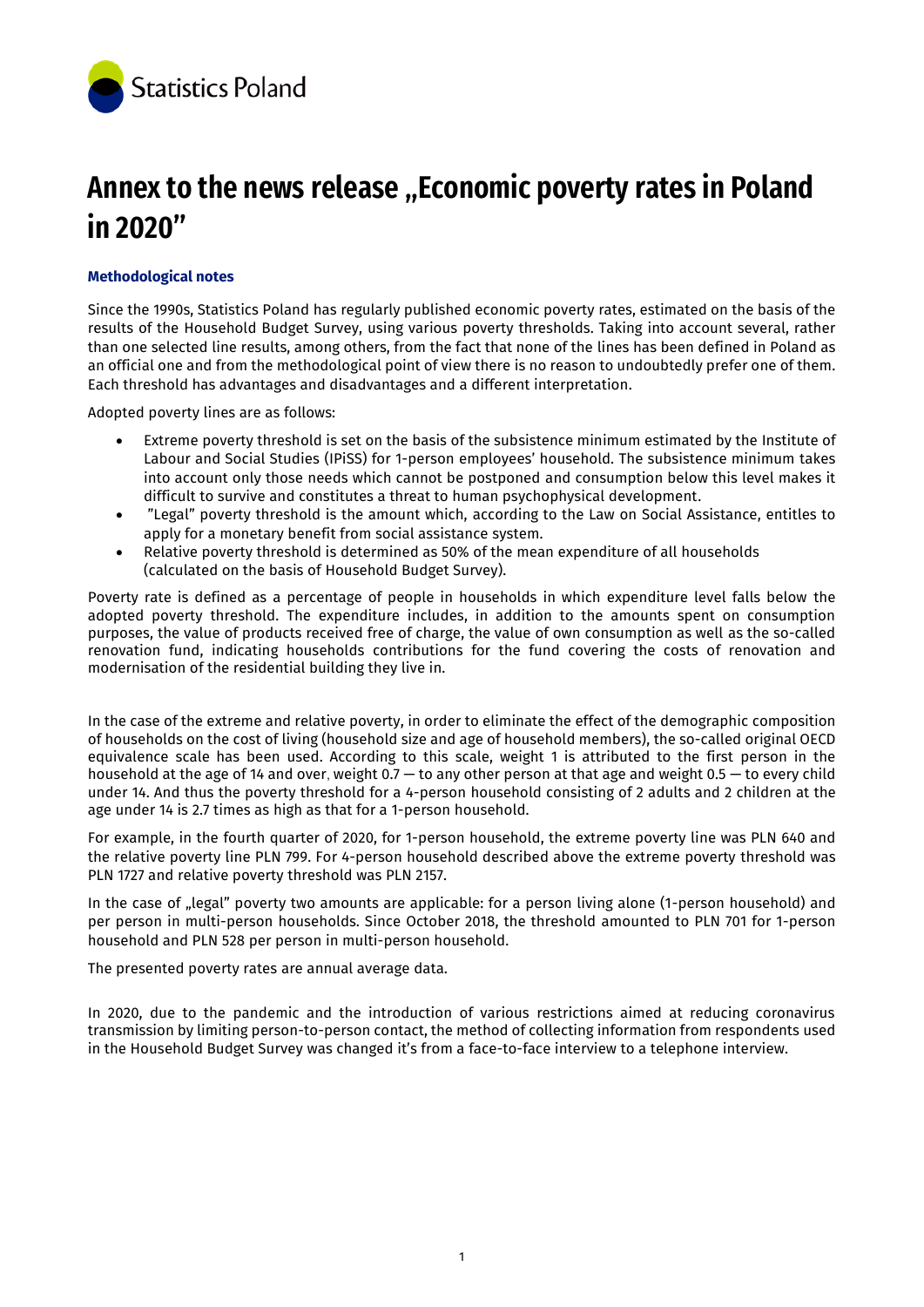## **Tabular annex**

#### **Table 1. Poverty thresholds for selected household types in the years 2017-2020***<sup>a</sup>*

|                                  |      | 1-person households |      |      | 4-person households (2 adults<br>+ 2 children up to 14 years) |      |      |      |  |  |  |  |  |
|----------------------------------|------|---------------------|------|------|---------------------------------------------------------------|------|------|------|--|--|--|--|--|
| Poverty thresholds:              | 2017 | 2018                | 2019 | 2020 | 2017                                                          | 2018 | 2019 | 2020 |  |  |  |  |  |
|                                  |      | In PLN              |      |      |                                                               |      |      |      |  |  |  |  |  |
| Extreme (subsistence<br>minimum) | 582  | 595                 | 614  | 640  | 1572                                                          | 1606 | 1658 | 1727 |  |  |  |  |  |
| Relative                         | 799  | 810                 | 858  | 799  | 2157                                                          | 2187 | 2317 | 2157 |  |  |  |  |  |
| "Legal" b                        | 634  | 701                 | 701  | 701  | 2056                                                          | 2112 | 2112 | 2112 |  |  |  |  |  |

*<sup>a</sup>* The level of the thresholds refers to the 4th quarter of the year – on average per month. The values have been rounded to the full PLN*.*

*<sup>b</sup>* Poverty line for a person living alone was: from October 2015 to September 2018 – PLN 634, since October 2018 – PLN 701. The line per person being a member of multi-level household was: from October 2015 to September 2018 – PLN 514, since October 2018 – PLN 528.

## **Table 2. Poverty rates by socio-economic groups of households in the years 2017-2020**

|                               | 2017                 | 2018 | 2019 | 2020 | 2017 | 2018                      | 2019 | 2020 | 2017                 | 2018 | 2019 | 2020 |
|-------------------------------|----------------------|------|------|------|------|---------------------------|------|------|----------------------|------|------|------|
| Households:                   | Extreme poverty rate |      |      |      |      | Relative poverty rate     |      |      | "Legal" poverty rate |      |      |      |
|                               |                      |      |      |      |      | % of people in households |      |      |                      |      |      |      |
| <b>TOTAL</b>                  | 4.3                  | 5.4  | 4.2  | 5.2  | 13.4 | 14.2                      | 13.0 | 11.8 | 10.7                 | 10.9 | 9.0  | 9.1  |
| Emloyees                      | 3.3                  | 4.7  | 3.6  | 4.6  | 11.9 | 12.9                      | 12.0 | 10.7 | 9.7                  | 10.5 | 8.4  | 8.5  |
| Farmers                       | 9.7                  | 11.0 | 9.8  | 13.5 | 25.8 | 27.7                      | 25.9 | 28.7 | 21.6                 | 22.8 | 20.5 | 23.5 |
| The self-employed             | 2.6                  | 3.4  | 2.4  | 2.7  | 8.5  | 8.9                       | 7.6  | 7.9  | 6.8                  | 7.2  | 5.8  | 5.8  |
| Retirees                      | 4.4                  | 4.6  | 3.5  | 4.2  | 11.9 | 12.0                      | 11.3 | 9.6  | 7.3                  | 6.7  | 5.8  | 5.8  |
| Pensioners                    | 7.3                  | 8.4  | 6.3  | 8.2  | 20.0 | 21.8                      | 19.0 | 17.3 | 14.0                 | 13.0 | 11.0 | 10.8 |
| Living on unearned<br>sources | 10.4                 | 14.1 | 10.9 | 13.6 | 27.6 | 31.7                      | 27.0 | 24.7 | 26.7                 | 29.0 | 24.6 | 23.5 |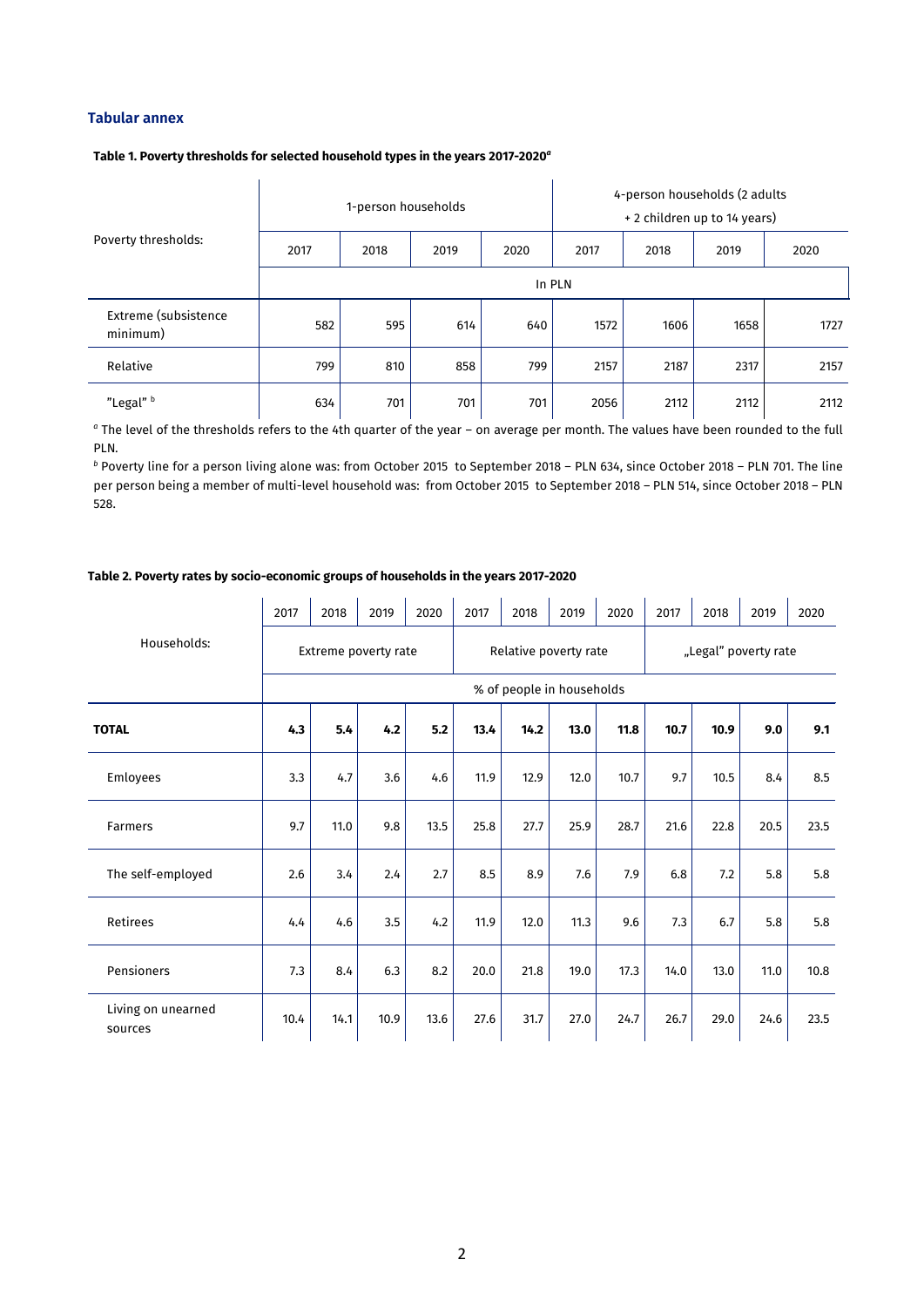## **Table 3. Poverty rates by household types in the years 2019-2020**

|                                             | 2017 | 2018                 | 2019 | 2020    | 2017 | 2018 | 2019                      | 2020 | 2017                 | 2018 | 2019 | 2020 |
|---------------------------------------------|------|----------------------|------|---------|------|------|---------------------------|------|----------------------|------|------|------|
| Households:                                 |      | Extreme poverty rate |      |         |      |      | Relative poverty rate     |      | "Legal" poverty rate |      |      |      |
|                                             |      |                      |      |         |      |      | % of people in households |      |                      |      |      |      |
| <b>TOTAL</b>                                | 4.3  | 5.4                  | 4.2  | 5.2     | 13.4 | 14.2 | 13.0                      | 11.8 | 10.7                 | 10.9 | 9.0  | 9.1  |
| 1-person                                    | 2.1  | 1.9                  | 1.3  | 1.4     | 5.8  | 5.4  | 5.0                       | 4.0  | 3.2                  | 2.8  | 2.5  | 2.4  |
| Marriages: a                                |      |                      |      |         |      |      |                           |      |                      |      |      |      |
| without dependent<br>children               | 1.7  | 1.8                  | 1.1  | 1.4     | 5.8  | 5.7  | 5.2                       | 4.0  | 2.1                  | 2.0  | 1.3  | 1.2  |
| with 1 dependent child <sup>b</sup>         | 1.3  | 1.9                  | 1.0  | 1.4     | 5.6  | 5.7  | 4.5                       | 3.7  | 3.1                  | 3.3  | 2.1  | 2.1  |
| with 2 dependent children                   | 2.2  | 2.5                  | 1.9  | 2.7     | 8.7  | 9.7  | 8.0                       | 7.5  | 7.4                  | 8.2  | 6.0  | 6.1  |
| with 3 and more<br>dependent children       | 6.4  | 7.0                  | 5.0  | 5.9     | 18.8 | 19.1 | 17.4                      | 20.3 | 20.3                 | 19.3 | 16.3 | 15.7 |
| Mother or father with<br>dependent children | 2.5  | 2.9                  | 1.9  | $2.8\,$ | 9.6  | 10.5 | 7.4                       | 8.3  | 8.3                  | 10.2 | 5.4  | 5.3  |

*a* Including cohabiting couples.

*<sup>b</sup>* A dependent child is a person up to the age of 14 or a person aged 15-25 with no own source of income and not married (or not living in cohabiting couple).

## **Table 4. Poverty rates in households with children aged 0-17 in the years 2017-2020**

|                                             | 2017 | 2018                      | 2019                 | 2020 | 2017 | 2018 | 2019                  | 2020 | 2017                 | 2018 | 2019 | 2020 |
|---------------------------------------------|------|---------------------------|----------------------|------|------|------|-----------------------|------|----------------------|------|------|------|
| Households:                                 |      |                           | Extreme poverty rate |      |      |      | Relative poverty rate |      | "Legal" poverty rate |      |      |      |
|                                             |      | % of people in households |                      |      |      |      |                       |      |                      |      |      |      |
| <b>TOTAL</b>                                | 4.3  | 5.4                       | 4.2                  | 5.2  | 13.4 | 14.2 | 13.0                  | 11.8 | 10.7                 | 10.9 | 9.0  | 9.1  |
| with at least 1 child aged 0-<br>17 years   | 4.9  | 6.4                       | 5.1                  | 6.5  | 15.9 | 16.9 | 15.1                  | 14.4 | 14.5                 | 15.0 | 12.2 | 13.0 |
| with exactly 1 child aged<br>0-17 years     | 3.8  | 5.5                       | 4.0                  | 5.2  | 13.3 | 13.5 | 12.2                  | 11.9 | 9.6                  | 9.9  | 7.9  | 8.5  |
| with exactly 2 children<br>aged 0-17 years  | 4.5  | 5.6                       | 5.1                  | 6.5  | 14.3 | 16.3 | 14.3                  | 14.0 | 13.3                 | 14.4 | 11.7 | 12.8 |
| with at least 3 children<br>aged 0-17 years | 7.6  | 9.7                       | 6.8                  | 8.7  | 23.3 | 23.9 | 21.3                  | 19.1 | 25.4                 | 25.1 | 20.7 | 20.5 |
| Without children aged 0-17<br>years         | 3.6  | 4.0                       | 3.1                  | 3.4  | 10.3 | 10.7 | 10.2                  | 8.3  | 5.7                  | 5.6  | 4.7  | 3.9  |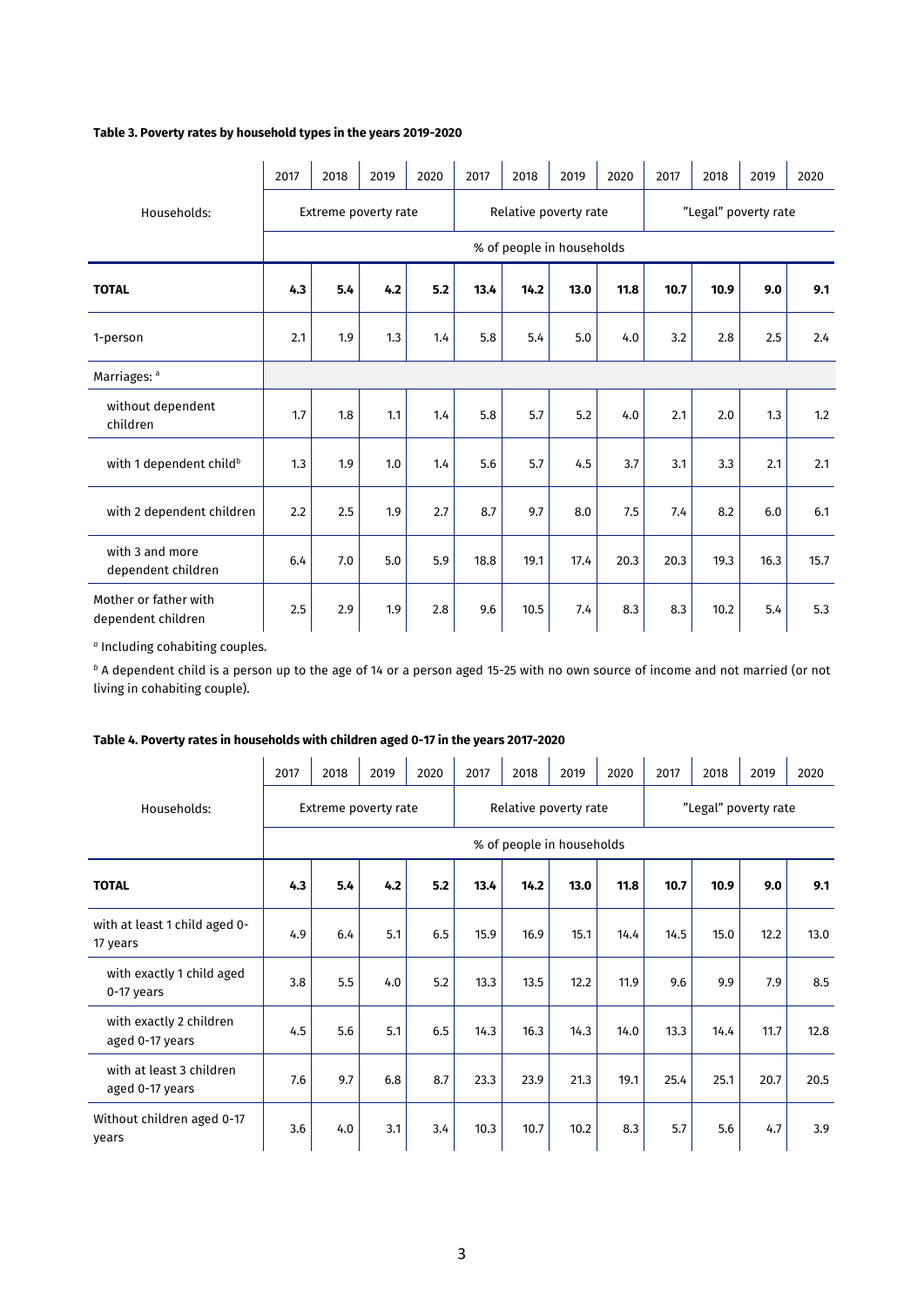## **Table 5. Poverty rates by age in the years 2017-2020**

|                   | 2017 | 2018                      | 2019                 | 2020 | 2017 | 2018 | 2019                  | 2020 | 2017                 | 2018 | 2019 | 2020 |
|-------------------|------|---------------------------|----------------------|------|------|------|-----------------------|------|----------------------|------|------|------|
| People aged:      |      |                           | Extreme poverty rate |      |      |      | Relative poverty rate |      | "Legal" poverty rate |      |      |      |
|                   |      | % of people in households |                      |      |      |      |                       |      |                      |      |      |      |
| <b>TOTAL</b>      | 4.3  | 5.4                       | 4.2                  | 5.2  | 13.4 | 14.2 | 13.0                  | 11.8 | 10.7                 | 10.9 | 9.0  | 9.1  |
| 0-17 years        | 4.7  | 6.0                       | 4.5                  | 5.9  | 15.3 | 16.2 | 14.3                  | 13.4 | 14.8                 | 15.0 | 12.2 | 12.6 |
| 18-64 years       | 4.4  | 5.5                       | 4.2                  | 5.1  | 13.3 | 14.1 | 12.8                  | 11.7 | 10.2                 | 10.6 | 8.5  | 8.5  |
| 65 years and over | 3.6  | 4.1                       | 3.8                  | 4.4  | 11.0 | 11.5 | 11.8                  | 10.0 | 6.4                  | 6.6  | 6.5  | 6.0  |

#### **Table 6. Poverty rates in households with people by the presence of people with legally confirmed disabilities<sup>a</sup> in the years 2017- 2020**

|                                                                          | 2017 | 2018                      | 2019                 | 2020 | 2017 | 2018 | 2019                  | 2020 | 2017                 | 2018 | 2019 | 2020 |
|--------------------------------------------------------------------------|------|---------------------------|----------------------|------|------|------|-----------------------|------|----------------------|------|------|------|
| Households:                                                              |      |                           | Extreme poverty rate |      |      |      | Relative poverty rate |      | "Legal" poverty rate |      |      |      |
|                                                                          |      | % of people in households |                      |      |      |      |                       |      |                      |      |      |      |
| <b>TOTAL</b>                                                             | 4.3  | 5.4                       | 4.2                  | 5.2  | 13.4 | 14.2 | 13.0                  | 11.8 | 10.7                 | 10.9 | 9.0  | 9.1  |
| Households with at least<br>1 person with disabilities                   | 6.7  | 7.8                       | 6.5                  | 7.5  | 19.1 | 19.1 | 18.6                  | 16.8 | 15.2                 | 14.3 | 13.0 | 11.9 |
| Of which:                                                                |      |                           |                      |      |      |      |                       |      |                      |      |      |      |
| the head of the household<br>with disabilities                           | 6.3  | 8.0                       | 5.0                  | 6.5  | 17.7 | 17.6 | 17.4                  | 14.1 | 12.8                 | 11.5 | 10.6 | 8.9  |
| at least 1 child up to the<br>age of 16 with a disability<br>certificate | 4.9  | 5.7                       | 5.5                  | 7.0  | 18.6 | 15.9 | 14.6                  | 13.4 | 18.2                 | 16.0 | 15.6 | 13.9 |
| Households without people<br>with disabilities                           | 3.7  | 4.8                       | 3.7                  | 4.7  | 12.1 | 13.1 | 11.8                  | 10.8 | 9.6                  | 10.2 | 8.2  | 8.5  |

<sup>a</sup> In the case of people aged 16 and over as a person with disabilities is recognised a person who has a decision on the degree of disability issued by an appropriate adjudicating body. In the case of people up to the age of 16 as a person with disabilities is recognized a person who has a disability certificate (without deciding the degree).